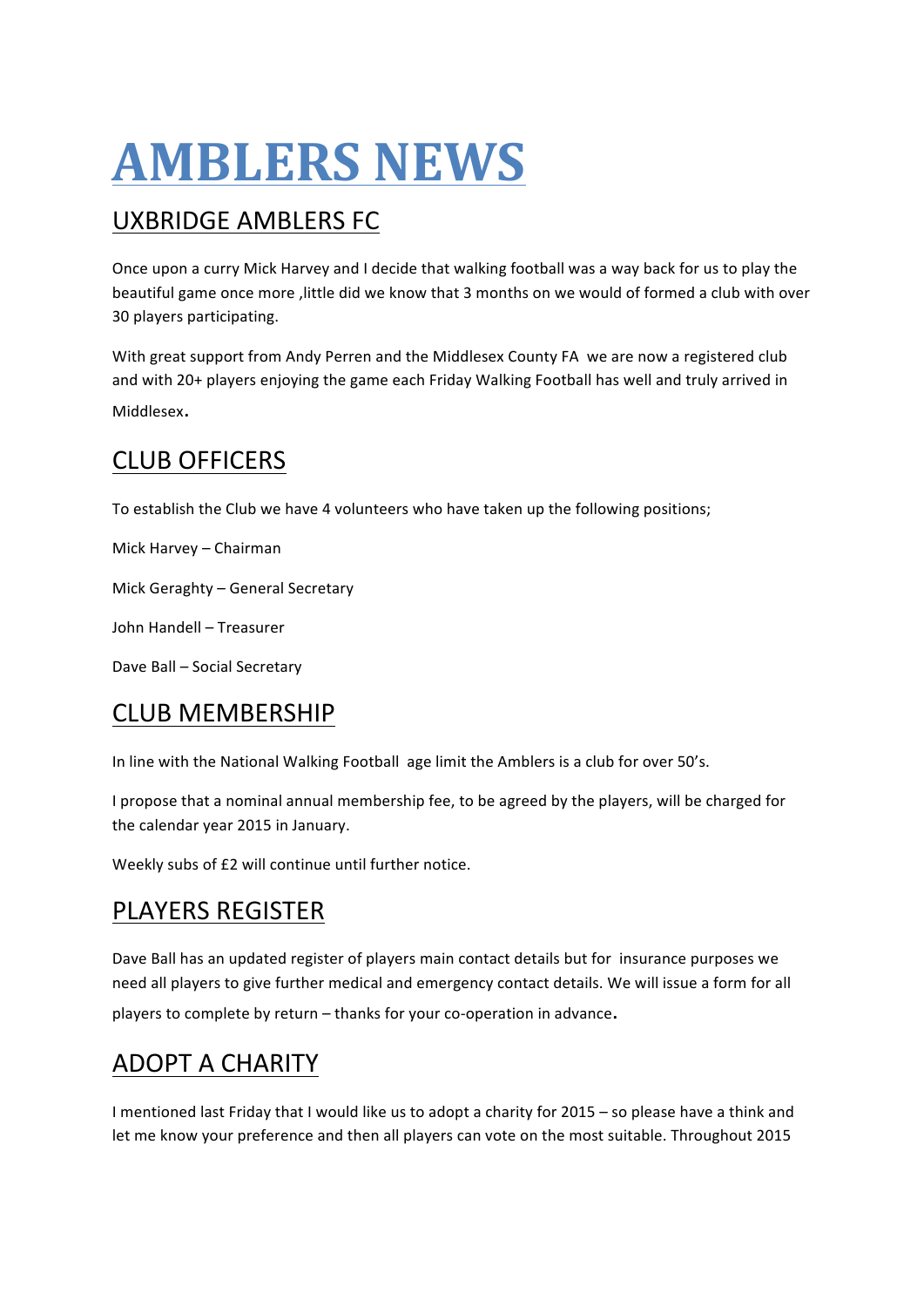we will be holding social events and a couple of sponsored events which will contribute to both club funds and the chosen charity.

#### **SOCIAL EVENTS**

Daves first event is now sold out !!!!!!

24 Amblers will be dining on a Ruby at the Darjeeling Tandoori (near West Ruislip station) 9pm on Friday  $5^{th}$  December – don't forget we are playing as normal that night !!! By the way we have ordered Pie and Mash for Lucky !!!

#### PLAYING DATES

The Christmas /New Year playing dates are as follows;

Last playing session - Friday  $19<sup>t</sup>$  December.

First playing session  $2015 -$  Friday  $9^{th}$  January

#### **FUTURE EVENTS**

January Quiz night - with Bamber Harvey.

Date and Venue to be advised.

This event is open to friends and family , the more the merrier.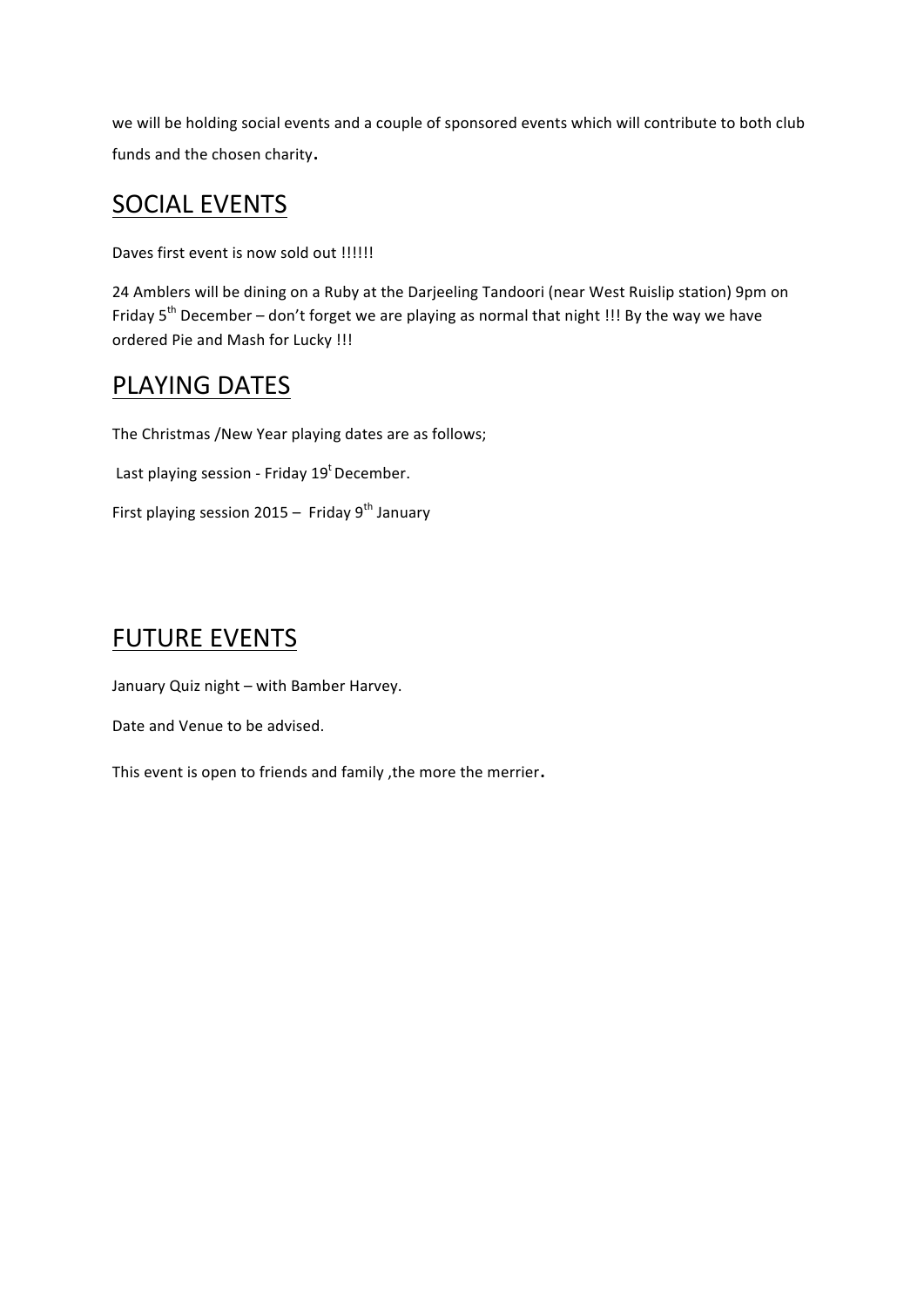# SOCIAL MEDIA

Dave has done a great job by setting up Twitter and Facebook accounts for the club and anyone can access them on

Twitter - @Amblers1212

Facebook - Uxbridge Amblers

Watch this space for our very own website over the next week or so.

### WALKING FOOTBALL UK

After meeting players from Chelmsford Fc last week I realised that Walking Football is growing rapidly throughout the Uk.

#### PLAYING RULES

The National general rules of play are based on 5-a-side football with teams of 5/6/7/8 max players.

The rules we play cover the basic rules of;

- 1. No Running on or off the ball.
- 2. No physical challenges, block tackles only.
- 3. Ball out of play kicked or rolled back into play under head high.
- 4. Goalkeepers can pick up back pass.
- 5. Goalkeepers to kick or roll the ball into play under head high.
- 6. Local Rule Goal kicks ; opposing team to retire to the half way line until ball back in play.